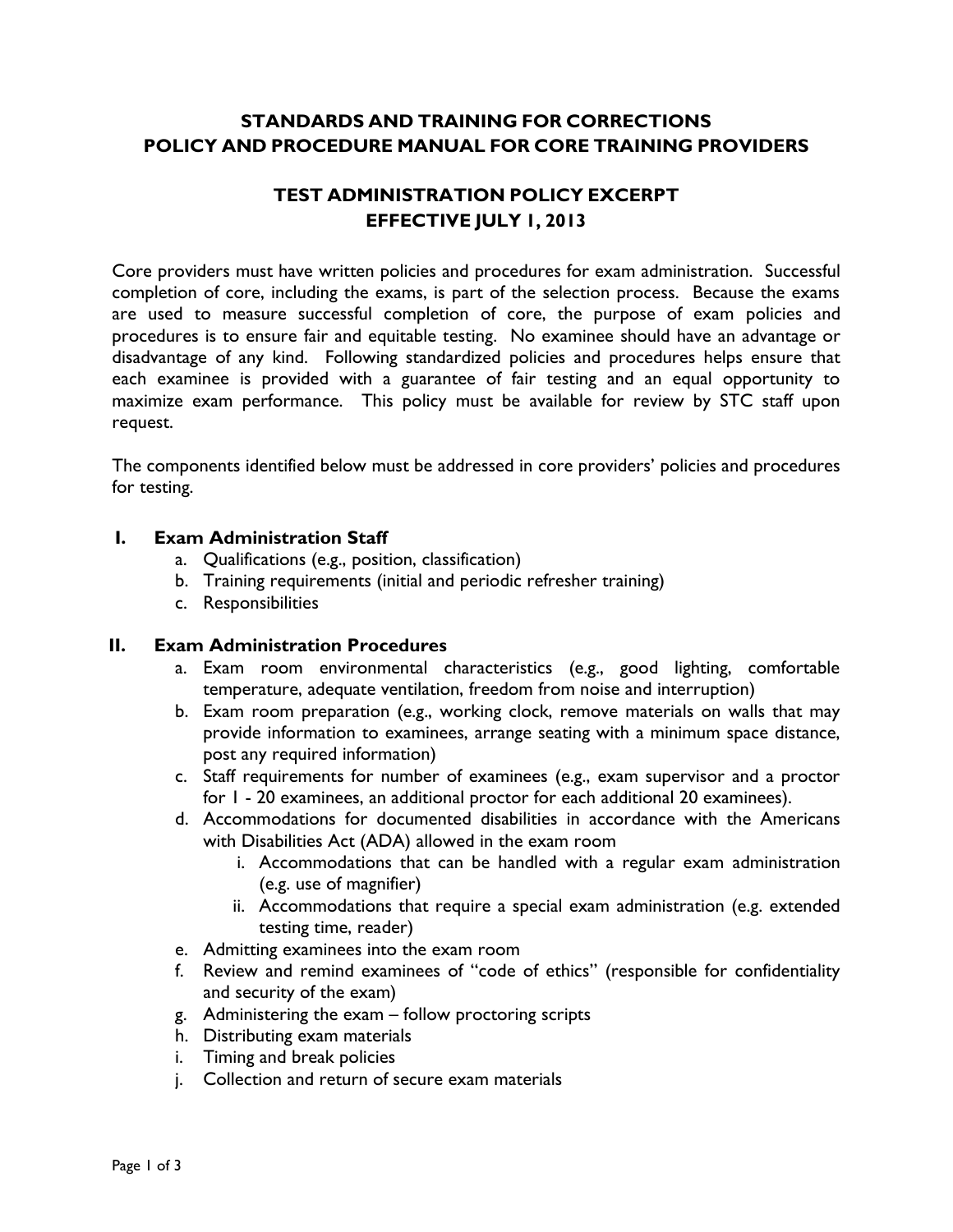## **III. Test Security**

- a. All exam (JKTs, MCTs, test scenarios) materials must be stored in locked location at all times unless being administered
- b. Limited access to exam materials
- c. Test security agreement signed annually by all exam staff
- d. Test questions should never be brought into the classroom unless being administered

## **IV. Maintaining Security in the Exam Room/Proctor Responsibilities**

- a. Accounting for test materials
- b. Conducting the test (remain vigilant and do not engage in activities that are not exam related)
- c. Monitor equipment use

## **V. Procedures for Reporting and Handling Test Irregularities and Compromises**

- a. Test irregularities
	- i. Misconduct or inappropriate behavior of examinees
	- ii. Test question error or ambiguities
	- iii. Student complaints
	- iv. Other incidents or disturbances (e.g., uncontrollable events such as fire alarms, power outage)
- b. Compromises
	- i. Test is lost or stolen
	- ii. Unauthorized access to a test
	- iii. Examinee copies from another examinee
	- iv. Individual attempts to impersonate and take a test for an examinee
	- v. Examiners and examinees share information about an exam
	- vi. Examinee receives answers to questions before the test
- c. Investigating compromises
- d. Consequences of a security breach
	- i. Agency
	- ii. Examiners
	- iii. Examinees

#### **VI. Accommodated Test Administration**

- a. Requests for accommodations
- b. Required documentation for disabilities

#### **VII. Document Retention Policies**

- a. Test materials that should be retained in a secure location
- b. Retention schedule for test materials (abide by record retention policy of your agency)